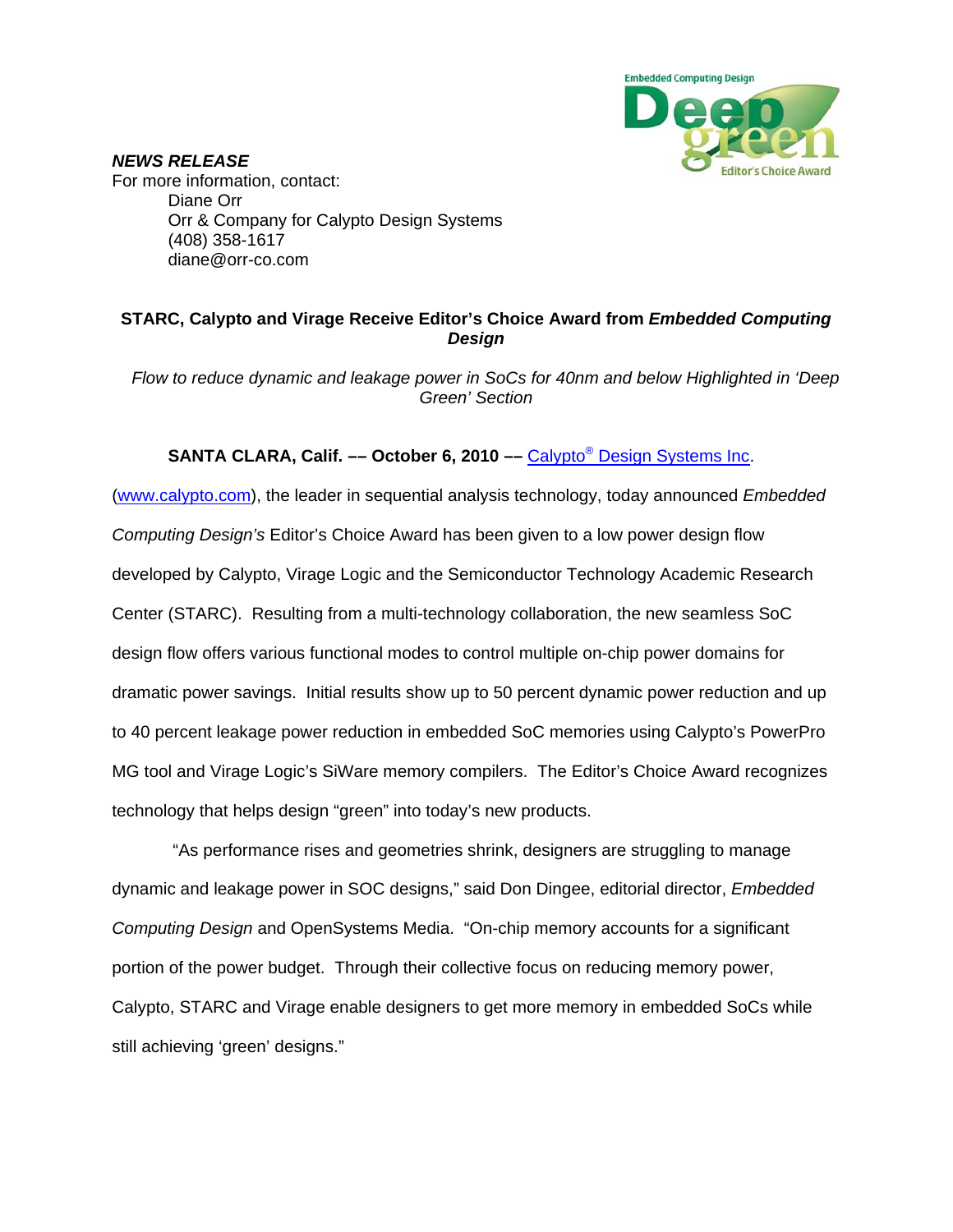#### **About the Calypto/Virage/STARC Collaboration**

Using Calypto's patented sequential analysis technology, PowerPro MG (for Memory Gating) constructs new memory gating logic that works in conjunction with the low-power memory modes in Virage Logic's SiWare memory compilers to produce the lowest power memory implementation possible. The SiWare memory compilers provide several different low-power modes – light sleep, deep sleep and power shut-off to allow designers to reduce leakage power when the memory is not being accessed. The compilers automatically generate PowerPro MG models enabling STARC to easily integrate PowerPro MG into their low power design flow.

"Receiving recognition for our continuous efforts to improve power efficiency is a testament to the importance of this issue for designers today," said Tom Sandoval, chief executive officer of Calypto. "Collaboration, such as this one between Calypto, Virage Logic, and STARC, is the most efficient way to make dramatic methodology improvements that enable our customers to deliver the most advanced, power-efficient designs ahead of their competition."

### **About OpenSystems Media**

 OpenSystems Media has been a leading publisher of electronics magazines, e-mail newsletters, websites, and product resource guides for more than 20 years. OpenSystems Media offers E-casts and Techcasts for engineers and provides interactive tools where engineers can communicate directly with presenters and top industry editors. Current publications include: CompactPCI, AdvancedTCA, & MicroTCA Systems; DSP-FPGA.com; Embedded Computing Design; Industrial Embedded Systems; Military Embedded Systems; PC/104 and Small Form Factors; and VME and Critical Systems. For more information, visit www.opensystemsmedia.com.